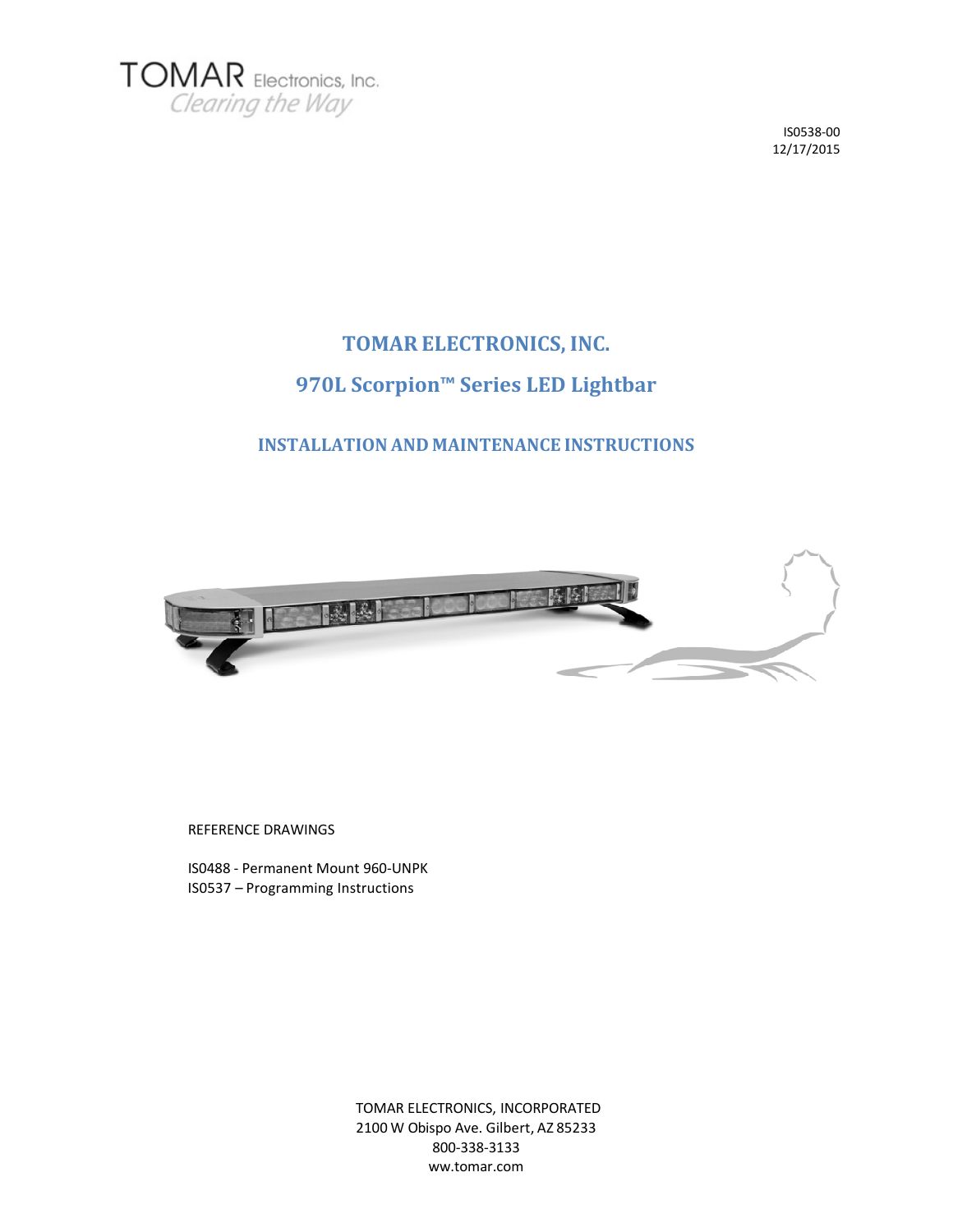

## **PRODUCTDESCRIPTION**

The Tomar Electronics Inc. 970L Scorpion® series lightbar is a state‐of‐the‐art programmable LED lightbar designed to provide complete emergency warning, preemption, and traffic control lighting for police, fire and other emergency response vehicles.

### **INSTALLERSAFETYMESSAGE**

The safe installation of the Tomar 970 Series Scorpion Light Bar is the first priority. All instructions listed here should be followed and common sense applied to each Light Bar installation to insure safety. Tomar field service should be called if you have any question.

Some important precautions and instructions:

- Installers should have a good understanding of automotive electrical and mechanical systems. The quality of the installation work should equal or surpass OEM standards.
- Protect the vehicle components when drilling into the sheet metal. Metal chips and sharp edges must not be left on the vehicle. Check to see that the drill bit will not damage surrounding components when it penetrates the sheet metal.
- Review all instruction sheets packed with other components of the 970L Light Bar and make sure you thoroughly understand each step of the installation before you start.
- Roof damage can occur if hook adjustment bolts are over‐tightened.
- File these instructions in a safe place for future reference.

Perform a final inspection of the installation to insure that the 970L Scorpion® Light Bar is operating properly. It should be securely fastened to the vehicle when pulling on the Light Bar mounting bracket. Failure to follow all safety procedures and instructions may result in serious injury, property damage or death to you or others.

#### **I. GENERAL INFORMATION**

This instruction sheet provides procedures to install the 970‐ UNHK Hook Mounting System to the Tomar 970L LED Light Bar and mount the assembly to the vehicle. In order to complete the installation, you must have the 970L LED Light Bar with a 970‐UNHK Hook Mounting Kit, and the correct Hook Bracket pair for your vehicle. Consult Tomar Sales for the correct part no. for your vehicle.

#### **II. UNPACKING**

Check to see that all components shown in Figures 1 and 2 are included. You should also have one pair of the hook brackets to fit your vehicle. Check your packing lists carefully.

> TOMAR ELECTRONICS, INCORPORATED 2100 W Obispo Ave. Gilbert, AZ 85233 800‐338‐3133 ww.tomar.com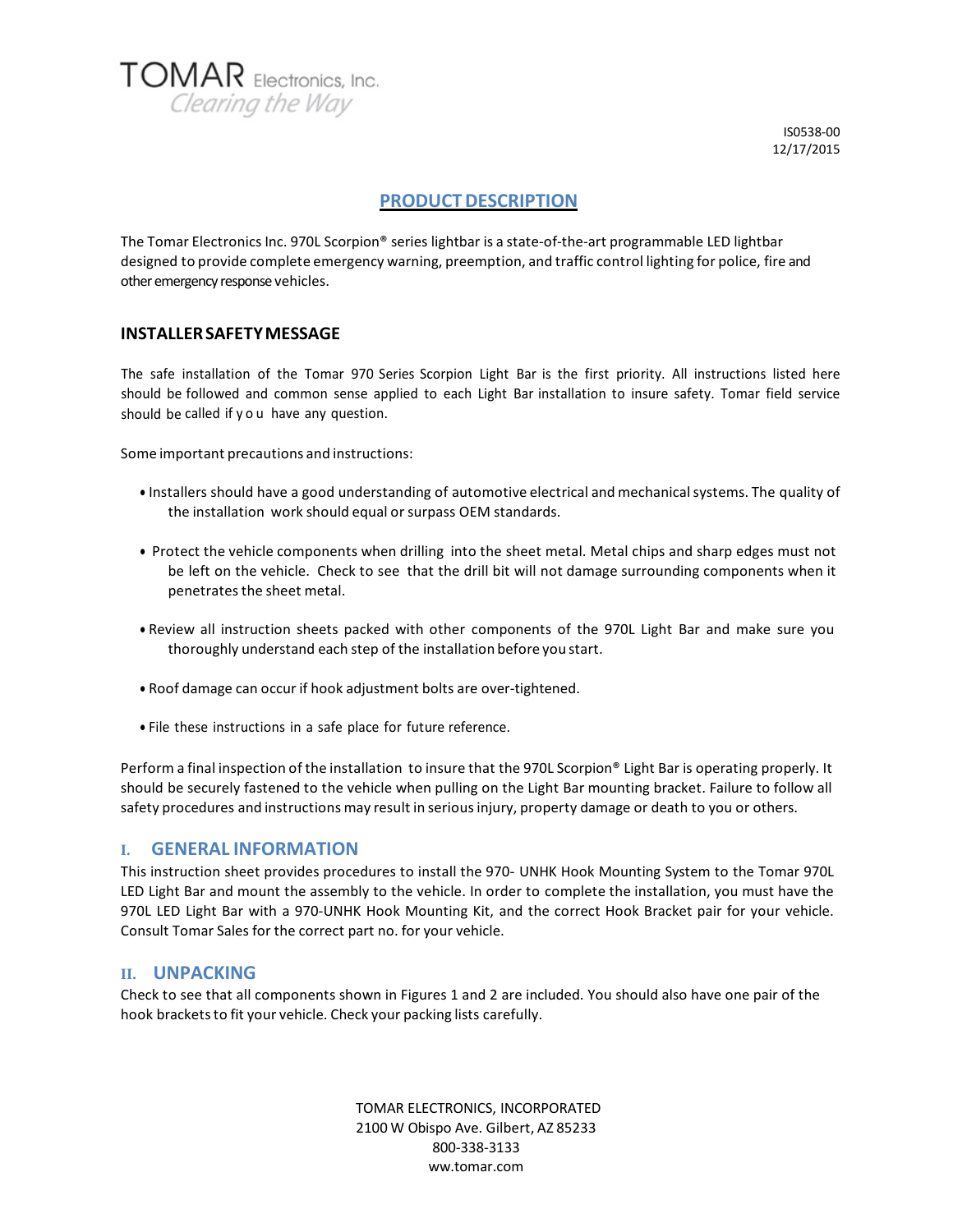

## **III. ASSEMBLY**

Turn the light bar assembly upside down while protecting the top surface from scratches

- A. Loosen eight 5/16" hex head bolds holding the mounting feet to the lightbar.
- B. Adjust the feet so they are positioned to fit as wide as possible on the roof of the vehicle. Re‐tighten the eight 5/16" hex head bolts to 40 in/lbs.
- C. Cut the two plastic filler extrusion pieces to fit, and install between the two mounting feetin the bolt mounting slot on the bottom of the main aluminum extrusion. This is very important in order to reduce the wind noise at high speeds.
- D. Center the light bar on the vehicle roof, approximately over the B pillar. For the best visibility it is important to mount the lightbar as close to level as possible. Ensure the rubber bumper pads on the mounting feet rest near the edge of the roof or gutter where the roof is most rigid.
- E. Using the appropriate length 5/16‐18" bolt from hardware packet labeled LB0155‐UNHK. Attach the hook kit to the j-nut located on the underside of the lightbar mounting foot. If your mounting hooks are supplied with sheet metal screws, see instructions packaged with the hooks for correct procedures. Insure that the hooks do not interfere with the operation of the door or window glass. Also insure that the water tightness of any sealing rubber is maintained. Tighten each hook adjustment bolt to a maximum torque of 72 in/lbs. (6 ft/lb). Check to insure that the light bar does not slide front-toback when pulling on the mounting brackets. CAUTION: Excessive tightening of the hook adjustment bolts can cause damage to the light bar mounting system, or vehicle roof.



ww.tomar.com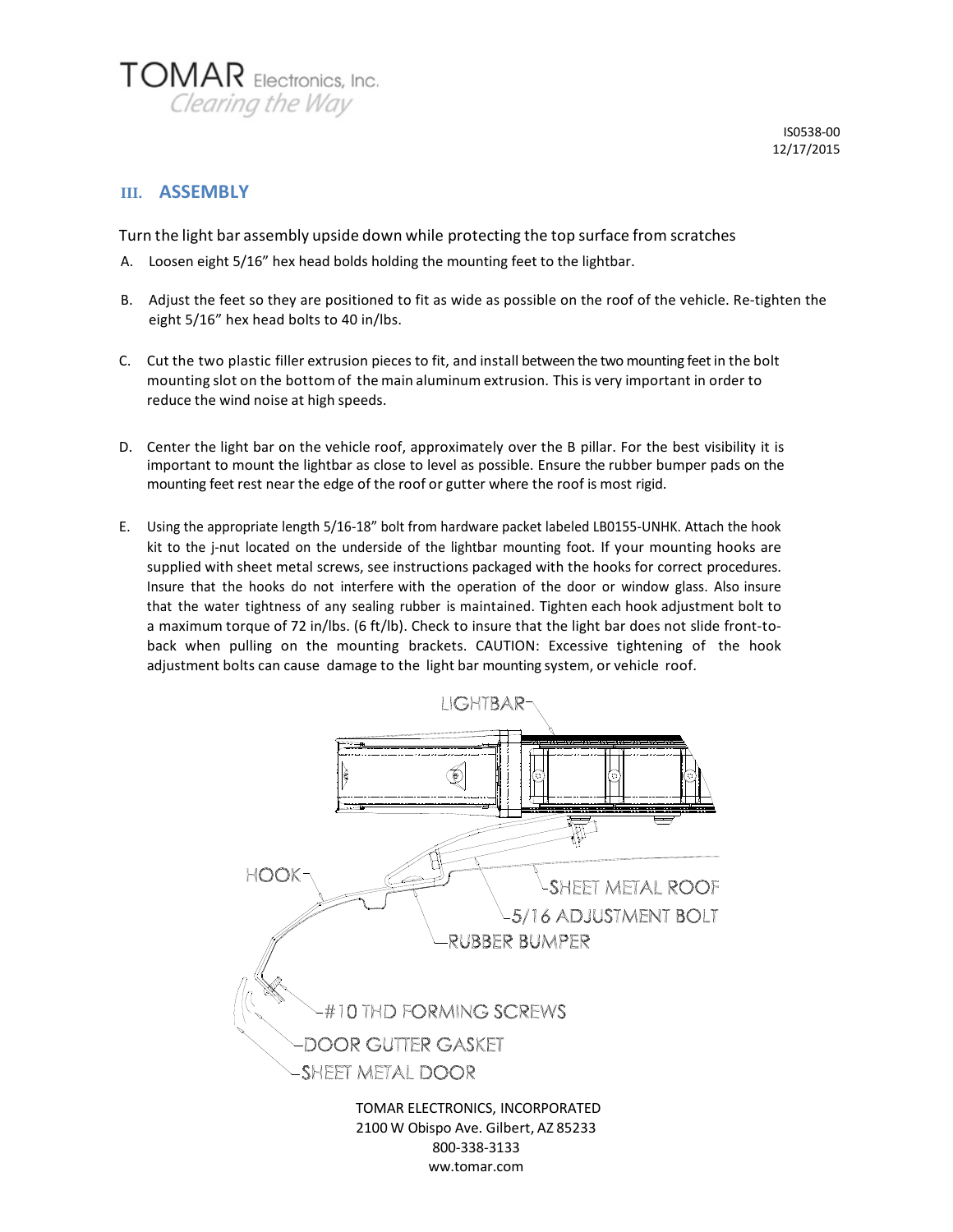

**MAINTENANCE INSTRUCTIONS**

1. Periodically clean the lamps using a good quality glass cleaner. DO NOT use hydrocarbon based cleaner on the lamps. This will lead to crazing or cracking and will damage the watertight integrity of the lamp.

## **REPLACING A 970L LAMP MODULE**

Tools needed: 1/8" Allen wrench

**1.** Using a 1/8" Allen wrench, remove the screws on either side of the lamp module to be replaced. Set aside the screws and lamp fasteners.

**2.** Pull lamp out till the connector is out far enough to disconnect it.







- TOMAR ELECTRONICS, INCORPORATED 2100 W Obispo Ave. Gilbert, AZ 85233 800‐338‐3133 ww.tomar.com
- **3.** Using a fingernail pull up on the connector lock clip and disconnect the lamp.

IS0538‐00 12/17/2015